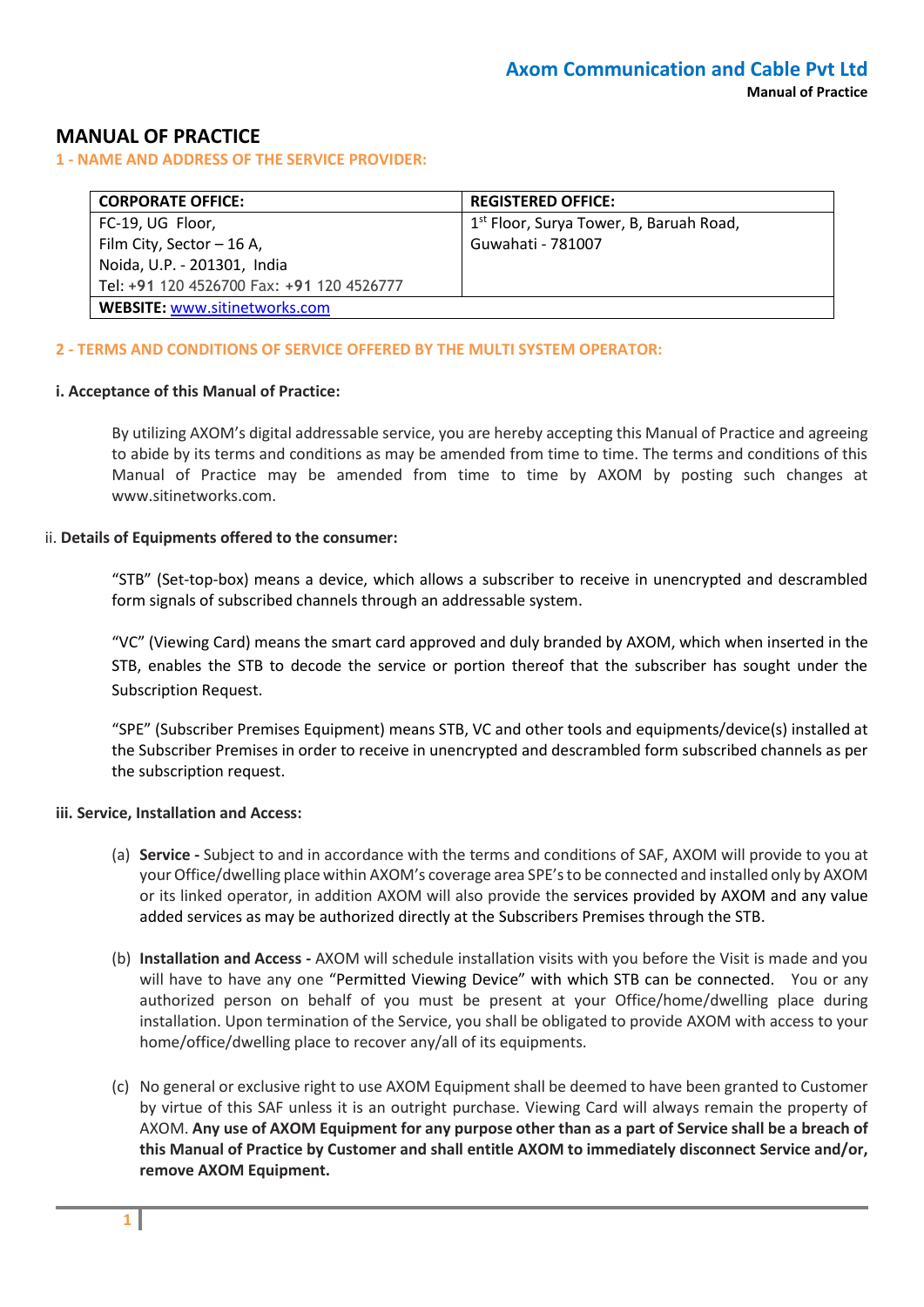#### **iv. AXOM Support and Maintenance of the Service in consonance with QoS standards mandated by TRAI:**

AXOM will provide customer support for use of the Service solely on the SPE. Support will be available on a commercially reasonable basis via telephone, via electronic mail or at the AXOM Internet Web Site.

Warranty on STBs issued under mandatory schemes of TRAI i.e. Hire Purchase and Rental schemes is three years from the date of activation of STB. However, for STBs issued under outright purchase and special promotional and subsidized schemes of AXOM, the warranty is for twelve months. No repair and maintenance charges shall be payable by you during the warranty period, provided STB has been used in normal working conditions and is not tampered with. Warranty shall not extend to any other equipment except STB. During the warranty period the STB will be repaired or replaced within 24 hours of receipt of your complaint. After the warranty period expires, we shall offer you an Annual Maintenance Contract (AMC) on optional basis for Rs.15/- per month. Alternative, Rs.50 per visit will be charged as visiting charges on any complaint and repair charges will be applicable as per actual as per level of fault in the STB. Further details in this behalf are available in the Terms and conditions Section.

All STBs are fully compliant with Indian Standards, set by the Bureau of Indian Standards as well as the International Standard DVB(C).

#### **v. Availability of STBs**

To avail of a STB, kindly contact the AXOM Office nearest to you or your Local cable Operator. Fill up the Subscriber Application Form (SAF) with your personal details and the location where the service is to be availed at. Choose the type of service required along with the STB scheme and pay the appropriate money.

Be sure to carry/submit your address proof and photo identification and ensure that you enroll one mobile no. as a registered mobile number, for better communication and regular updates. Email id will also facilitate better service standards. A duplicate copy of the SAF will be issued to you as an acknowledgement copy. Kindly quote the SAF Number in all future correspondence or follow ups.

Please check our websit[e www.sitinetworks.com](http://www.siticable.com/) for the latest schemes

## **vi. Selecting your Channels/packages**

Now that the STB is installed, you need to choose the channels that you wish to view and accordingly decide your monthly bill.

You have many choices to make here, so take your time and study what your family requirements are. You can now choose to opt for the Basic Service Tier (BST). The total number of channels that you can avail in the BST is one hundred channels including mandatory channels of Doordarshan. The BST is Free to Air Package which is available in your basic service pack (Network Capacity Fee) of Rs.130/- per month plus taxes.

You can also skip the BST and directly select any of the packages offered by AXOM or choose one or more of the Pay channels in a la carte mode or as packages or a combination of both at the prices indicated in the website. All prices are exclusive of taxes.

AXOM shall give you fifteen days prior notice (save and except in cases of natural calamities and reasons beyond our control), before we take off of the air any channel or discontinue the exhibition of any channel. The notice shall be displayed through scrolls on your TV screen.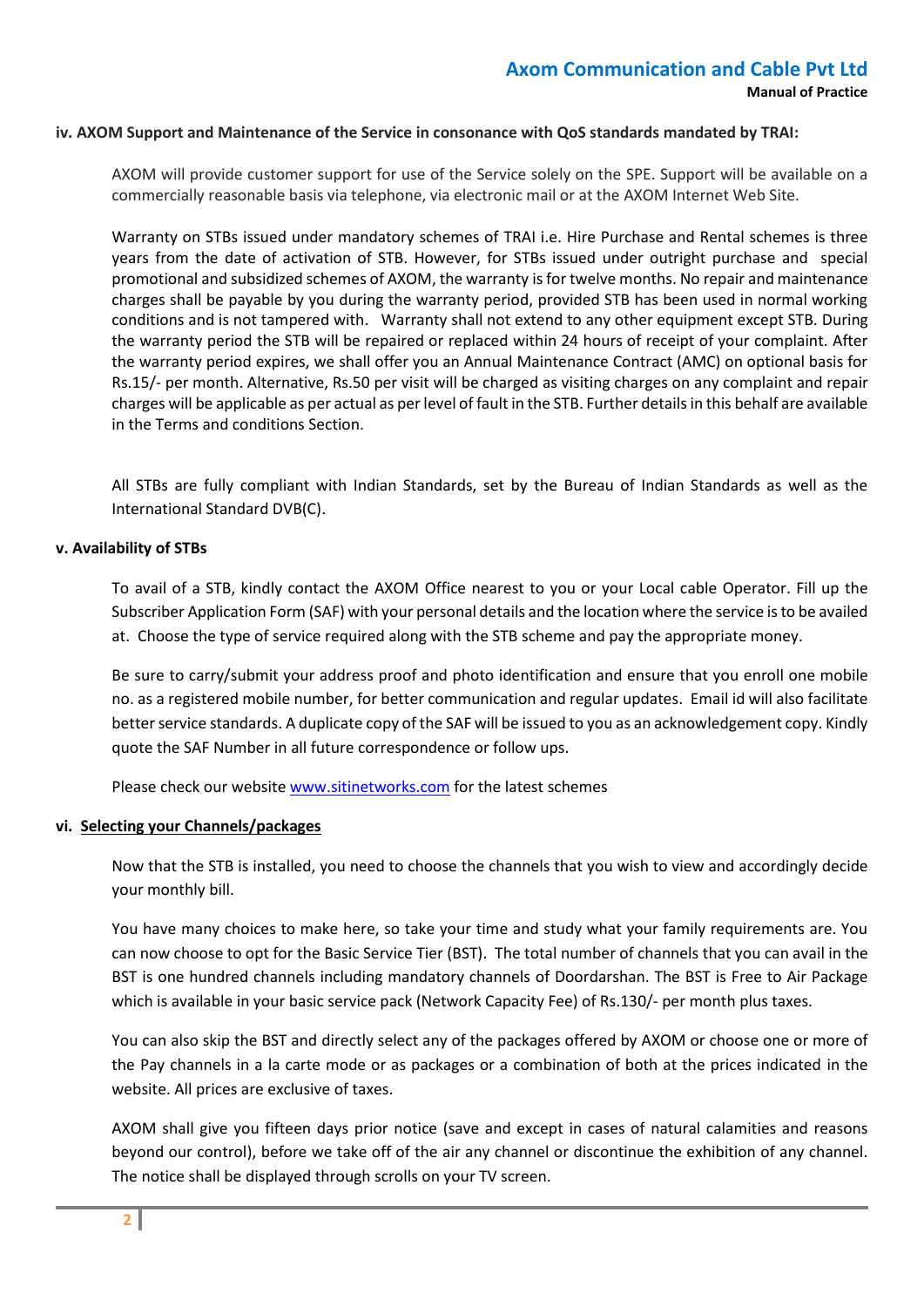## vii**. Your Obligations:**

- i. To make timely payment of dues within the due dates of payments mentioned in the bills
- ii. To use only such STB and apply only such VC issued for such STB, as specified by AXOM, which are compatible with its network and registered in the name of the subscriber.
- iii. To take proper care of STB/VC of AXOM and intimate immediately in writing to AXOM, in case of loss / misplacement of VC with or without STB.
- iv. Not to use, either before or after the STB (except TV/PVD) of AXOM is installed, any decoding, receiving, recording equipment(s) other than the equipment authorized and specified by AXOM
- v. To keep STB/VC in good working condition, repair, replace STB from any agents or agencies authorized or nominated by AXOM and not to remove or shift STB/VC from the subscribers premises, without written consent of AXOM
- vi. Not to replace, sell, assign, pledge, mortgage, lend, underlet, shift, remove, exchange, modify, alter, misuse or tamper with the STB including the seal (see to prevent opening of STB) and VC. Any such act by the subscriber shall be construed as willful and criminal omission and /or commission on the part of the subscriber in addition to breach of its obligation in this agreement
- vii. To give all assistance, which AXOM may be reasonably expected to receive, in connection with this SAF terms.
- viii. Not to indulge in piracy or activities, which has the effect of, or which shall result into, infringement and violation of trade mark and copyright of AXOM, broadcaster, transmitter or any other person associated with such transmission
- ix. Not to distribute or redistribute signals from subscribers premises to any neighbouring premises
- x. Intimate AXOM within two (2) days of receipt of bill /statement of subscription charge /charges, any discrepancies in billing
- xi. Subscriber shall not be entitle or transfer or assign its obligations and liabilities mentioned herein to any other person /party under any circumstances, without prior permission of AXOM
- xii. To return STB /VC to AXOM, on termination of agreement by any party, in good working condition
- xiii. The SAF terms are personal to the subscriber and right of the subscriber shall not be assignable or transferable by him in favor of a third party. Any transfer or assignment effected in contravention of the expressed provision contained herein shall not absolve the subscriber of its obligation/ liabilities
- xiv. Responsible for payment of all taxes, levies or charges, penalties, damage set etc. imposed or under any statute, for the time being in force.

## **viii. Your Warranties, Representations and Indemnifications:**

- (a) **Warranties and Representations.** You warrant, and represent that: you are a major; you will use the Service only in accordance with this Manual of Practice; you will make all payments required herein, and you are a lawful resident of India or an Indian citizen.
- (b) **Indemnification:** You agree to Indemnify and hold harmless AXOM (Its affiliates, subsidiaries, shareholders, officers', directors, employees, contractors, agents and representatives) (together "AXOM indemnified Entitles") against any Cost, claim, liability or expense any of the AXOM) Indemnified Entitles Incur as a result of or arising out of.
	- (i) Your breach of this Manual of Practice or your warranties and representations made herein;
	- (ii) Your willful, negligent, tortuous or criminal acts or omissions;
	- (iii) Any Improper use of your password, name or user name;

(iv) Your violation of any third party rights. In the event of any claim, which, if true, would be subject to Indemnification hereunder, AXOM and/or the affected AXOM Indemnified parties shall notify you and you shall cooperate in their defense at your sole Cost and defense. As part of your Indemnification obligations,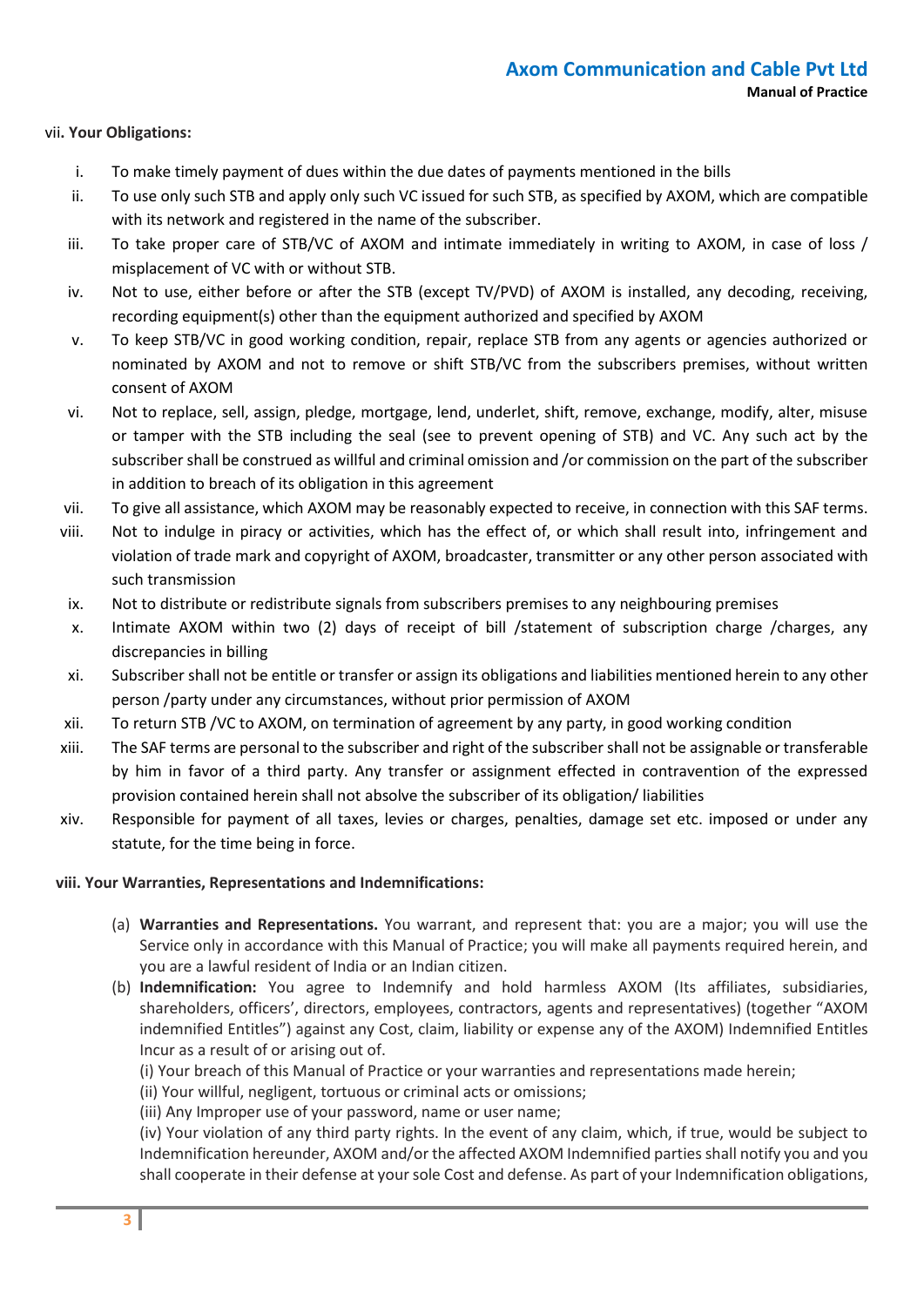you agree to reimburse AXOM for any Costs It Incurs, Including investigation expenses, due to complaints filed regarding your activity (or activity for which you are responsible) using the Service.

#### **ix. Your Privacy and Personal Information:**

We consider your privacy to be very important and we assure you that your personal details will not be shared with anyone outside except as and when desired by Government and other statutory authorities.

### **x. Disclaimers and Limitation of AXOM's Liability:**

(a) YOU EXPRESSLY UNDERSTAND AND AGREE THAT THE SERVICES PROVIDED BY AXOM ARE NOT GUARANTEED TO BE ERROR FREE, UNINTERRUPTED, 'SECURE OR ALWAYS AVAILABLE OR AVAILABLE WITH SUFFICIENT CAPACITY; YOU HEREBY EXPRESSLY AGREE THAT THE USE OF THE SERVICE PROVIDED BY AXOM IS AT YOUR SOLE RISK. ANY AND ALL AXOM SERVICES AND PRODUCTS ARE PROVIDED "AS IS AND AS AVAILABLE" WITHOUT WARRANTIES OF ANY KIND, EITHER EXPRESSED OR IMPLIED INCLUDING WITHOUT LIMITATION WARRANTIES OF TITLE, NON-INFRINGEMENT, MERCHANTABILITY OR FITNESS FOR A PARTICULAR PURPOSE, OTHER THAN WARRANTIES WHICH CANNOT LEGALLY BE EXCLUDED; AXOM MAKES NO WARRANTY THAT THE SERVICE WILL WORK ON YOUR PARTICULAR PVD. AXOM HAS NO RESPONSIBILITY WHATSOEVER FOR ANY THIRD PARTY CONTENT, INFORMATION, PROGRAMMES TRANSIMITTED THROUGH STB's. IN NO EVENT AXOM BE LIABLE FORANY DIRECT, INDIRECT, SPECIAL, CONSEQUENTIAL, INCLUDING LOSS OF PROFITS, PUNITIVE OR EXEMPLARY DAMAGES ARISING OUT OF THIS MANUAL OF PRACTICE OR THE INSTALLATION, USE, MAINTENANCE, FAILURE, REMOVAL OR OPERATION OF THE SERVICE, SOFTWARE OR EQUIPMENT PROVIDED BY AXOM, WHETHER BASED ON CONTRACT, STRICT LIABILITY OR OTHERWISE, EVEN IF AXOM' HAS BEEN ADVISED OF THE POSSIBILITY OF SUCH DAMAGES.

### **xi. Contact Us:**

- (a) **Billing Information:** Questions or Concerns. If you have questions or concerns or simply would like more Information about the costs you might incur in using the Service or with your particular account, please contact us at: FC-19, UG Floor, Sector-16A, Film City, Noida - 201301
- (b) **General Information:** For general information about AXOM and AXOM Services and for customer service and support, please contact us on Telephone Number: 1800-1234-001(Toll free), or visit us at [www.sitinetworks.com](http://www.siticable.com/) .

## **xii. Jurisdiction:**

This Manual of Practice is subject to the jurisdiction of Delhi/Mumbai/Kolkata only Disputes. All disputes, controversies, or differences that may arise between the parties out to or in any manner relating to or in connection with the Service or this Manual of Practice, or the breach thereof, shall be submitted to and settled by binding arbitration such arbitration shall be conducted in accordance with the rules of the Indian Arbitration & Conciliation Act. Any arbitration proceeding shall take place Delhi/Mumbai/Kolkata, No demand for arbitration or action or any kind or nature arising out of this Manual of Practice or out of any use of the Services by Customer, shall be brought by a party more than 'one year after the date on which the cause of action first arises. The Courts in Delhi shall have jurisdiction only for the purpose of arbitration the parties hereby agree not to proceed before any other courts then that at Delhi, if more courts (Including courts at Delhi) have jurisdiction over the dispute. You hereby agree that you will bring any such dispute singly and not in combination with claims of other individuals.

## **3 - CONTACT ADDRESS, E-MAIL, TELEPHONE NUMBER AND FACSIMILE NUMBER OF THE APPELLATE AUTHORITY AND TIME LIMITS FOR DISPOSAL OF APPEALS:**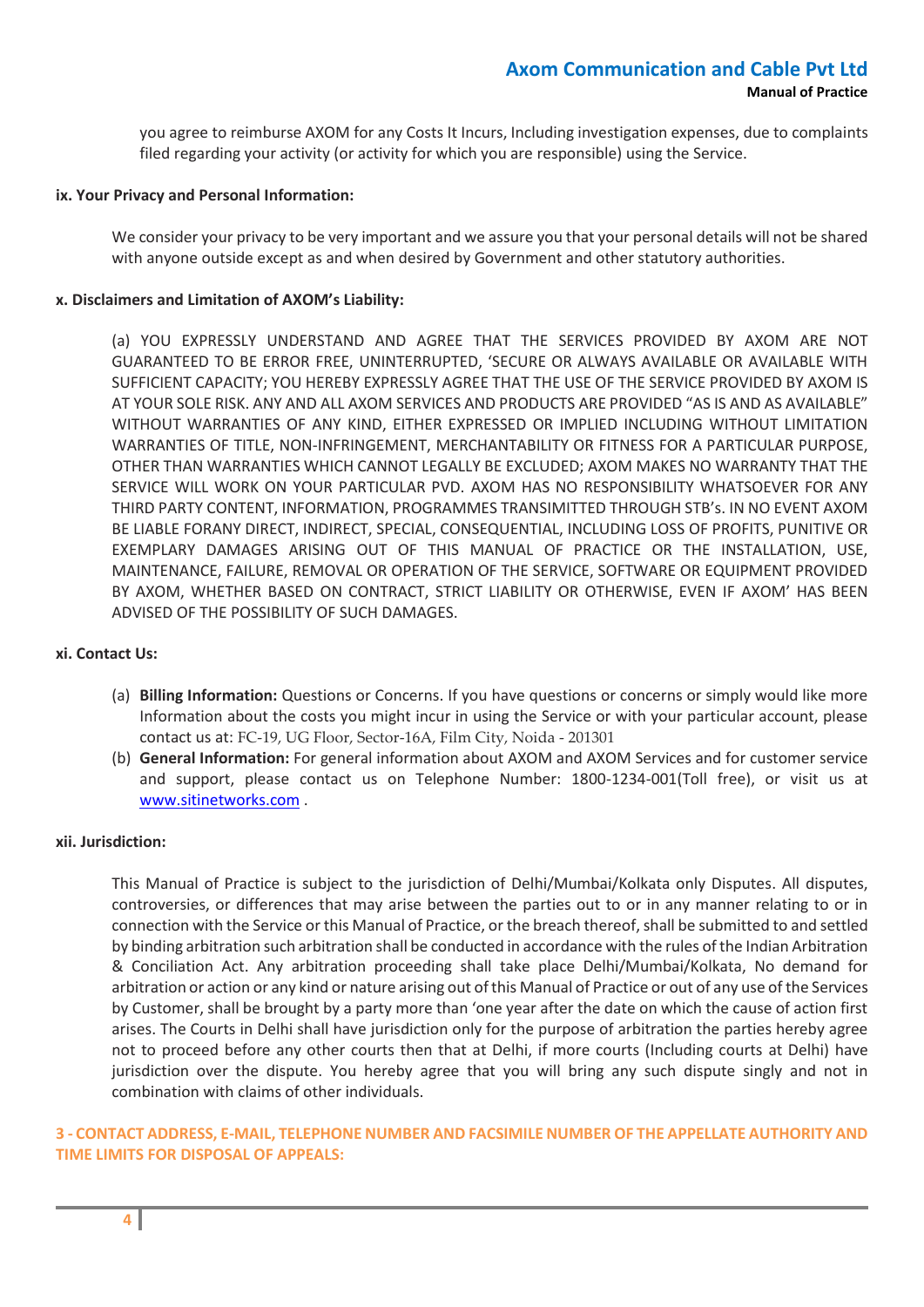# **Axom Communication and Cable Pvt Ltd Manual of Practice**

If you have a complaint regarding any aspect of your service, we encourage you to first contact our Customer Service Department. Billing complaints not made within 30 (thirty) days of the billing in question may not be honored, if you are not satisfied with the manner in which your concern has been addressed after speaking with the Customer Service Department, please submit your complaint in writing to the Nodal Officer at the address listed below;

| <b>State</b>                          | Nodal<br><b>Name</b><br>οf<br><b>Officer</b> | <b>Contact</b><br><b>Number</b> | Email                              | <b>Communication Address</b>                                     |  |
|---------------------------------------|----------------------------------------------|---------------------------------|------------------------------------|------------------------------------------------------------------|--|
| Axom Communications & Cable Pvt. Ltd. |                                              |                                 |                                    |                                                                  |  |
| Assam/Meghal   Avik Ghosh<br>aya      |                                              | 0361711<br>1561                 | Avik.Ghosh@siti.es<br>selgroup.com | Surya Tower, 5th Floor, B. Baruah<br>Road, Guwahati, Pin- 781007 |  |

Nodal Officer will resolve the appeal within 10 days of receipt of the appeal. Nodal Officer is Available on all working days (Monday to Saturday) 10:00am to 6:00pm

On receipt of a complaint, the same will be recorded in our system and a unique docket number will be provided to the consumer. The complaints of consumer are resolved by our customer care executives. If the complaint requires further resources, we will forward it internally for required actions. The complaint will be solved in a defined Turnaround Time (TAT). The same will be informed to the customer via suitable media.

You can track status of the Service Request number via: **Telephone:** 1800-1234-001 (Toll free) **Mail:** [siticare@sitinetworks.com](mailto:siticare@siticable.com) **Visit:** [www.sitinetworks.com](http://www.siticable.com/) **Post:** FC-19, UG Floor, Sector – 16 A, Film City, Noida, UP – 201301

The resolution of the Service Request will be communicated to you via telephone call at your registered contact number or by email. Closure of the Service Request will be communicated via suitable media, if any.

In the event, you are still not satisfied with the resolution provided from the Contact Centre and nodal officer of your area you can approach the Central Nodal Officer to file an appeal on your complaint.

| <b>Name</b>    | : Mr. Vishwa Bandhu Sharma                               |
|----------------|----------------------------------------------------------|
| <b>Address</b> | : FC-19, UG Floor, Sector-16A, Film City, Noida - 201301 |
| Tel/Fax        | : 0120-4526740/4526777                                   |
| Email          | : vishwa.sharma@siti.esselgroup.com                      |

## **4- Details of provisions for consumer protection as specified in these regulations;**

(a) Disruption of broadcasting services related to television.

— In case signals of television channels to a subscriber are continuously disrupted for a period exceeding seventy two hours, we shall reduce the subscription charges of the subscriber by an amount equivalent to the proportionate distributor retail price and network capacity fee in respect of such channels for the entire period of such disruption:

Provided that the period of such disruption shall be calculated from the time the complaint is registered by the subscriber: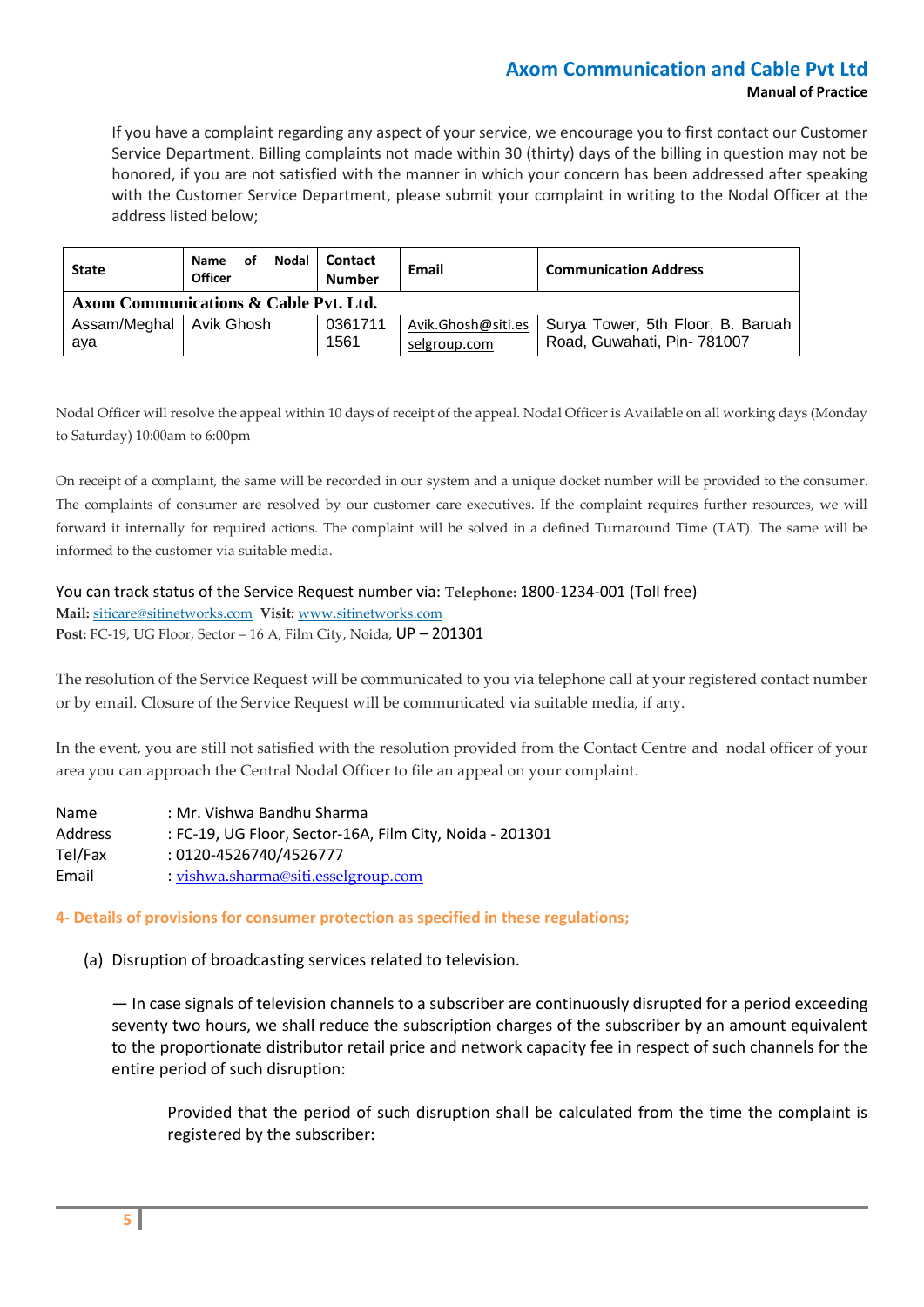Provided further that nothing contained in this sub-regulation shall apply in case the disruption is caused due to natural calamities.

(b) Price protection for advance subscription payment

—In case, the broadcasting services related to television have been availed by a subscriber with a lock-in period or the charges for subscription of broadcasting services related to television are paid in advance for a specific period by a subscriber in pursuance of any scheme offered by the distributor of television channels, the distributor shall continue to provide such services for such period to the subscriber without any increase in the price of subscription and without altering the other terms of subscription to the disadvantage of the subscriber.

(c) Temporary suspension of broadcasting services related to television on request from a subscriber.

— (1) Every distributor of television channels or its linked local cable operator, as the case may be, shall, upon receiving a request from a subscriber, temporarily suspend the broadcasting services related to television of such subscriber:

Provided that such request shall be made by such subscriber at least fifteen days prior to the date of such suspension:

Provided further that such temporary suspension shall be for a minimum period of one month and in the multiple thereof.

(2) The distributor of television channels or its linked local cable operator, as the case may be, shall not charge any amount, except the rental amount for customer premises equipment applicable if it is provided to the subscriber under rental scheme as referred to in subregulation (8) of regulations 24, from the subscriber during the period of temporary suspension.

(3) In case broadcasting services related to television of a subscriber remain suspended continuously for a period exceeding three months, such subscriber shall not be counted as an active subscriber of the distributor of television channels and it shall be permissible for the distributor to deactivate such subscriber from subscriber management system.

(4) Every distributor of television channels or its linked local cable operator, as the case may be, shall, upon receiving a request from the subscriber, restore services within seventy two hours and may charge an amount-

(i) not exceeding rupees twenty five as restoration fee from the subscriber for restoration of services if such services have remained suspended continuously for a period not exceeding three months, or

(ii) not exceeding rupees hundred as re-activation fee from the subscriber for restoration of services if such services have remained suspended continuously for a period exceeding three months.

## (d) Disconnection of services

— (1) AXOM or its linked local cable operator, as the case may be, shall, upon request from the subscriber, disconnect the connection of broadcasting services related to television to such subscriber from the date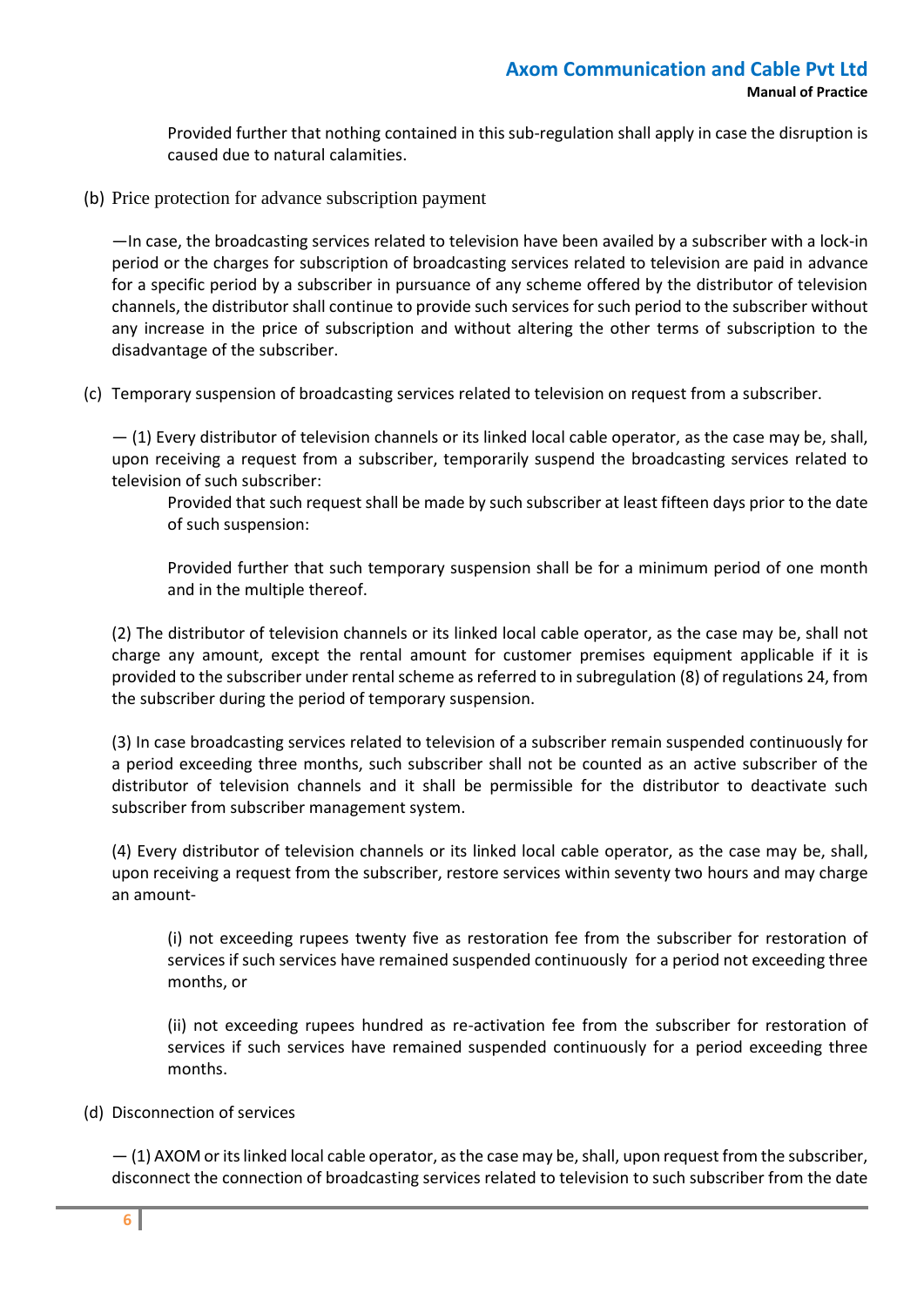indicated by the subscriber in his request and refund the deposits due to the subscriber, subject to fulfilment of the terms and conditions:

Provided that the subscriber shall make such request for disconnection at least fifteen days prior to the requested date of disconnection.

(2) AXOM shall give prior notice of at least fifteen days to subscriber indicating the reasons for such disconnection by running scrolls on television screen and sending Short Message Service (SMS) to the registered mobile number of the subscriber.

(e ) Terms and condition for billing and payment ;

—(1) AXOM shall be offering our services on pre-paid model only.

(2) AXOM or its linked local cable operator, as the case may be, shall, in case of pre-paid payments,

acknowledge such payments to the subscriber and ensure that the subscriber management system is updated accordingly.

(3) The billing cycle for pre-paid payment option shall be thirty days from the date of activation of services.

(4) AXOM shall, on its website, maintain the records of billing and payment of subscribers, for preceding six months and provide log-in access to the subscribers to their accounts and such records of subscriber shall contain itemised usage details of, —

(a) network capacity fee,

(b) rental charges for customer premises equipment, if any,

(c) charges for pay channels and bouquets of pay channels subscribed by subscriber during the period of billing cycle,

(d) taxes in conformity with applicable laws.

(5) AXOM shall temporarily suspend the services of a prepaid subscriber in case of non availability of balance amount in his prepaid account:

Provided that in case the services of the subscriber remain suspended continuously for a period of three months, such subscriber shall be deactivated from subscriber management system:

Provided further that upon the recharge of balance amount in subscriber's account, AXOM may charge an amount not exceeding rupees hundred as re-activation fee from the subscriber for restoration of services if such services have remained suspended continuously for a period exceeding three months.

## **5- Procedure and benchmark for complaint redressal:**

AXOM has established a customer care Centre for addressing the service requests and complaints of its subscribers with following features;

(a) Toll free "customer care number" - 1800 1234 001